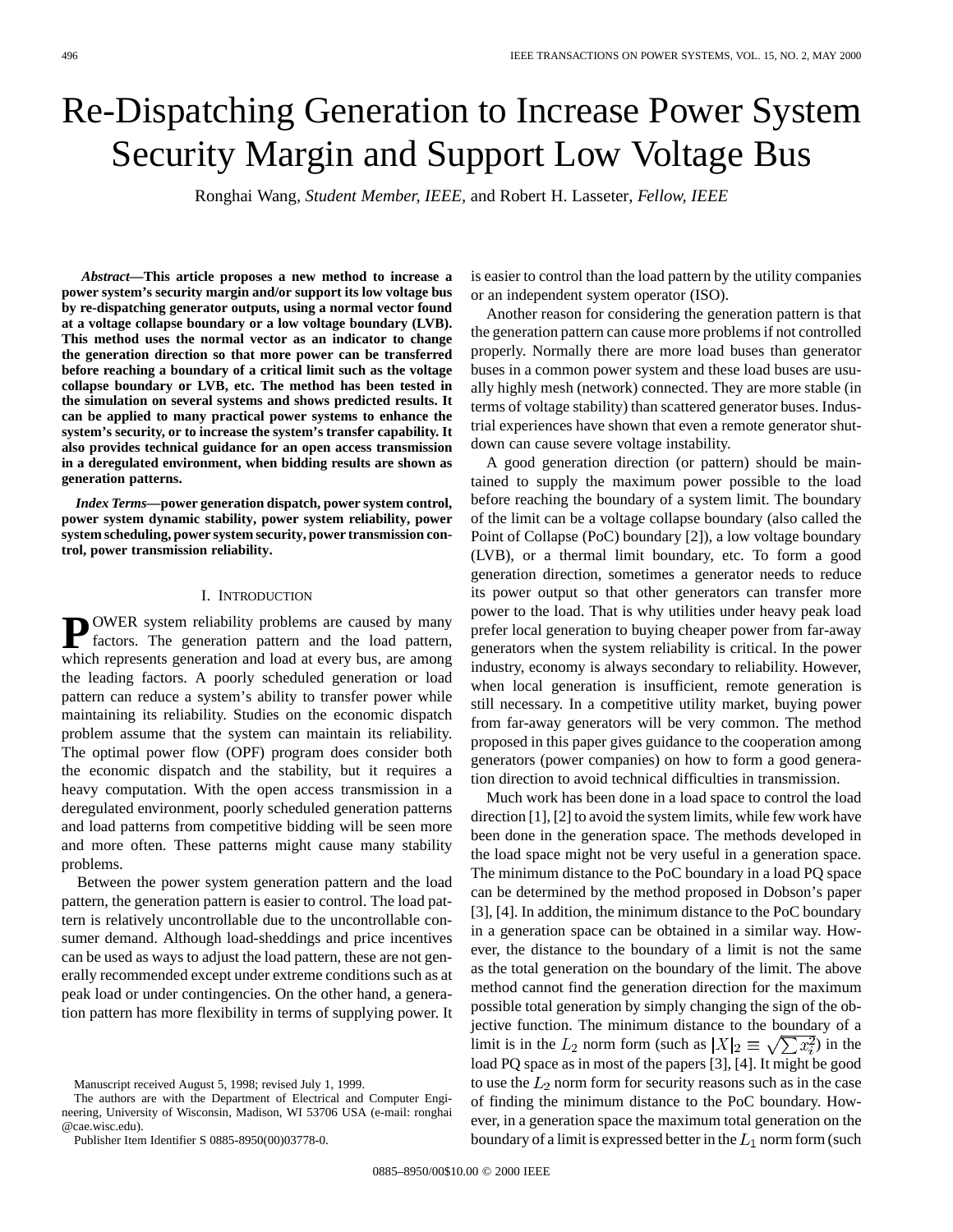The method in this paper deals with the generation space. It finds the generation direction that maximizes the total generation on the boundary of a limit. A new gradient search algorithm is proposed to find this generation direction using a normal vector found at the boundary of the limit. The paper is organized as follows: Section II discusses the normal vector on the boundary surface. Section III introduces the search algorithm to maximize the generation capability. Simulation results are also presented. Section IV summarizes the method, its applications and future work.

## II. THE NORMAL VECTOR AT THE BOUNDARY

#### *A. Traditional Powerflow Equation and Jacobian*

The traditional power flow equation  $F = 0$  can be written in a complex number form as:

$$
F \equiv VI^* - S = V(YV)^* - S = 0 \tag{1}
$$

where

$$
V = \begin{bmatrix} |V_1|e^{j\theta_1} \\ |V_2|e^{j\theta_2} \\ \vdots \\ |V_n|e^{j\theta_n} \end{bmatrix}, S = \begin{bmatrix} S_1 \\ S_2 \\ \vdots \\ S_n \end{bmatrix} = \begin{bmatrix} P_1 \\ P_2 \\ \vdots \\ P_n \end{bmatrix} + j \begin{bmatrix} Q_1 \\ Q_2 \\ \vdots \\ Q_n \end{bmatrix}
$$

Here *n* is the number of total system buses,  $V$  is the complex vector of the bus voltage including magnitudes and angles,  $I =$  $i$  is the complex bus injection current vector, Y is an  $n \times n$ system complex admittance matrix,  $S$  is the bus complex power injection vector,  $j = \sqrt{-1}$  is the imaginary unit number, P and  $Q$  are the bus active and reactive power injection vectors, respectively.

The *n* system buses are grouped into  $m$  PV buses and  $(n-m)$  $PQ$  buses. Generally,  $PV$  buses are generator buses with known bus voltage magnitudes and generator active power outputs, except one  $PV$  bus (usually bus 1), which is chosen as the slack generator bus. The slack bus has a known voltage magnitude and its active power output is slack so as to balance the system power loss. The slack bus is usually also chosen as the voltage angle reference bus with a zero phase angle.  $PQ$  buses are load buses with known active power and reactive power injections. The power flow equation solves for a state variable vector  $x$  to match all  $(m - l)$  PV bus active power outputs (except slack bus), all  $(n - m)$  PQ bus active power and  $(n - m)$  reactive power outputs.

The state variable x includes all  $(n - l)$  bus voltage angles (except the reference angle) and all  $(n - m)$  PQ bus voltage magnitudes. It has the form of

$$
x = [\cdots, \theta_r, \cdots, |V_s|, \cdots]^T, \qquad x \in R^{2n-m-1}
$$
 (2)

where r is for all  $(n - l)$  buses (except the angle reference bus), s is for all  $(n - m)$  PQ buses. The power flow Jacobian  $F_x$  is a  $(2n-m-l)\times(2n-m-1)$  matrix.

#### *B. Modified Powerflow Equation and Jacobian*

When the system load is increased along an assumed direction, the amount of generator active power outputs to balance the load increase need to be calculated. To do this, let  $K_{PL}$ and  $K_{OL}$  denote the direction vectors of the system load active power and reactive power increase. Let  $K_{PG}$  be the direction unit vector of the generator active power increase.  $K_{PL}$ and  $K_{PG}$  are all unit vectors in the  $L_1$  norm forms. Then the bus complex power injection  $S$  under the generation increase without including generator reactive power can be expressed as

$$
S = S_0 + K_{PG} \times g - (K_{PL} - jK_{QL}) \times l \tag{3}
$$

where

- $S_0$ is the base case,
- $\overline{l}$ is a scalar that represents the amount of load increase and

$$
g
$$
 is a scalar for corresponding generator outputs.

The above equation does not include the generator reactive power output pattern since the generator reactive power is not considered in the power flow equation, as a generator bus is a PV bus. The generator's reactive power will be determined after the power flow equation is solved. If a generator reactive power limit is reached, we will turn this generator from a PV bus into a PQ bus with a fixed reactive power output at the limit, and add that reactive power into (3). Now assume  $q$  is a system parameter and is increased from zero to a predetermined value. To balance the modified power flow equation  $F = 0$ , we need to solve for the state variables x and the slack variable  $l$  for the parameter  $q$ . Here all generators' active power outputs are fixed by  $K_{PG} \times g$ , and all load increase is along the direction of  $(K_{PL} + jK_{QL})$ . This modified power flow equation solves for the state variable  $y$  to match all  $m$  PV bus active power outputs, all  $(n - m)$  PQ bus active power and  $(n - m)$  reactive power outputs. The state variable  $y$  has the form of

$$
y = [l, \dots, \theta_r, \dots, |V_s|, \dots]^T = [l, x^T]^T, \qquad y \in R^{2n-m}
$$
<sup>(4)</sup>

where r is for all  $(n - l)$  buses (except the angle reference bus), s is for all  $(n-m)$  PQ buses. The modified power flow Jacobian  $F_y$  is a  $(2n-m) \times (2n-m)$  matrix.

It can be easily shown that the traditional power flow equation is only a special case of the modified power flow equation when the generation direction is on the previous slack generator and  $q$  is used as the slack variable instead of  $l$ . The advantage of the modified power flow equation is that it will keep the generator direction and the load direction as fixed while increasing the generation and the load till reaching the PoC boundary. Unlike the traditional power flow equation, all generator buses and load buses are included in the modified power flow equation. The modified power flow equation contains information of the generation direction and the load direction. It is also convenient for calculating the normal vector in a full generation space since there is no singled-out slack generator bus, as to be discussed later.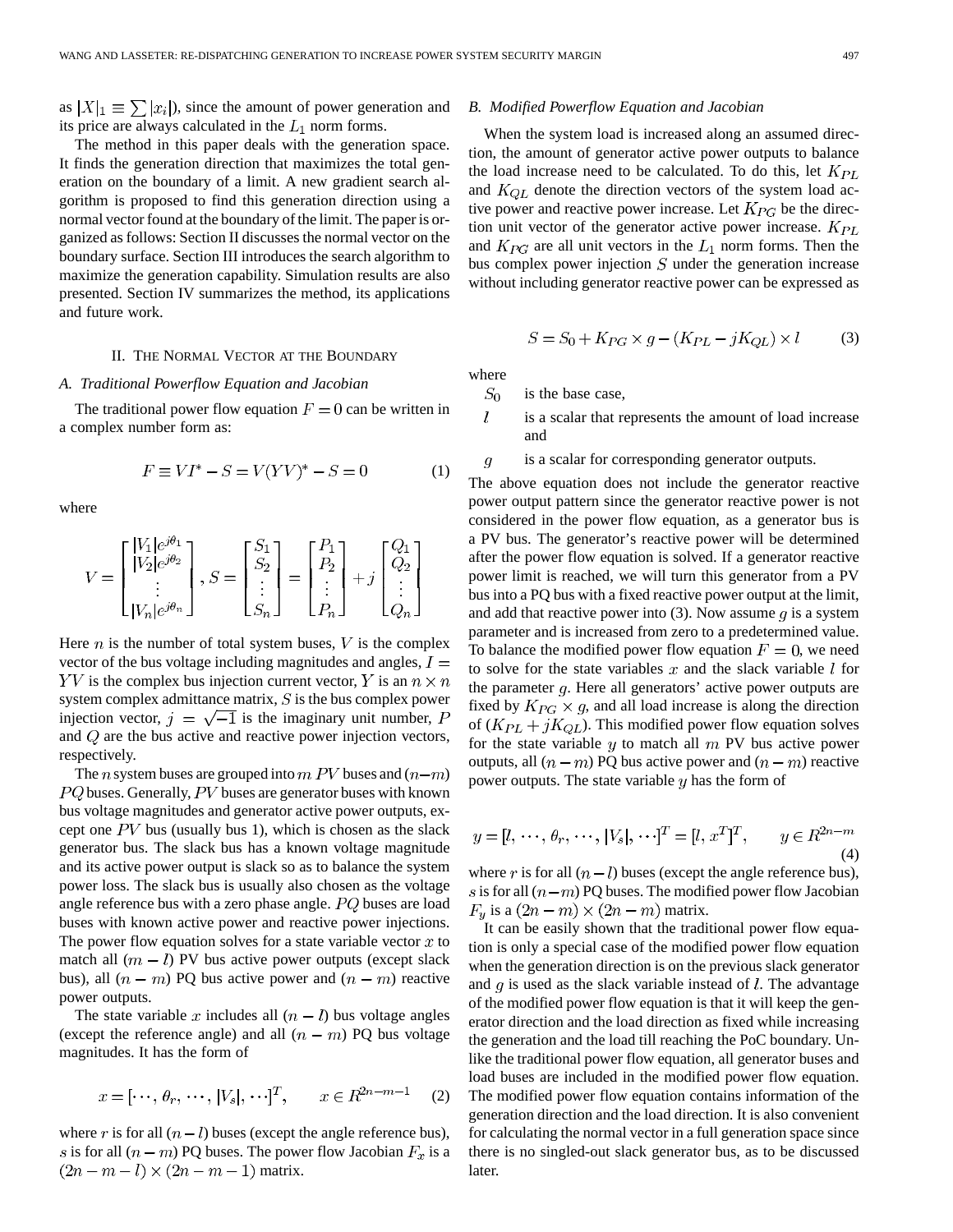## *C. The Normal Vector to the PoC Boundary Surface in a Generation Space*

To study the maximum possible total generation of a system, or a system's maximum transfer capability,  $q$  should be chosen as the parameter. Similar to what has been done in load space [3], [4], it can be shown that as q increases to its maximum  $q*$ , a saddle node bifurcation occurs. At this maximum point  $(y*, g*)$ , we have

$$
F(y*, g*) = 0
$$
  
\n $F_y|_*$  has reduced rank of  $(2n - m - 1)$   
\n $F_y|_*$  has a single zero eigenvalue  
\n
$$
\omega F_y|_* \neq 0
$$
  
\n
$$
\omega F_{yy}|_*(v, v) \neq 0
$$
 (5)

where  $\omega$  and  $\upsilon$  are nonzero left and right eigenvectors satisfying  $\omega F_y|_{\ast} = 0$  and  $F_y|_{\ast} v = 0$ .

Assuming the load direction  $(K_{PL} + jK_{QL})$  is pre-specified, in a generation space, where the axes are individual generator outputs  $P_G$ , a PoC boundary forms one point for each generation direction  $K_{PG}$ . When  $K_{PG}$  scans over all possible directions, a hypersurface is formed by the points. The power flow equation will have no solution outside the hypersurface.

On the hypersurface, we have

$$
F_y|_* dy + F_{P_G}|_* dP_G = 0, \qquad P_G \in R^m \tag{6}
$$

or

$$
\omega F_y |_* dy + \omega F_{P_G} |_* dP_G = 0, \qquad P_G \in R^m. \tag{7}
$$

Since  $\omega F_y|_{*} = 0$ , we have  $\omega F_{P_G}|_* dP_G = 0$ , which means that the vector,  $u = (\omega F_{P_G}|_*)^T$ ,  $u \in R^m$ , is the normal vector to any  $d_{P_G}$  lying on the hypersurface.

# *D. The Normal Vector to the LVB Surface in a Generation Space*

Practically, a power system might not be loaded to its PoC boundary. Before reaching the PoC boundary, some bus voltages might be so low that the voltage-sensitive circuit breakers will separate the buses from the rest of power system, even this may cause cascade circuit breaker actions. The low voltage threshold of the circuit breaker is set at a predetermined acceptable limit regardless whether the system is at its PoC boundary or not. Considering this kind of situation, the LVB can be defined. A system is loaded to its LVB when any *one* of its buses reaches its preset low voltage limit, under a fixed generator direction and a load direction. At any point on the hypersurface of the LVB formed by scanning all possible generation directions in the generation space, there is one bus with its voltage at its preset low voltage limit.

Taking this constraint into consideration, the power flow equation satisfying the LVB conditions can be written as:

$$
F(Z) = 0 \tag{8}
$$

where

$$
z = [l, g, \cdots, \theta_r, \cdots |V_q|, \cdots]^T, \qquad z \in R^{2n-m}.
$$
 (9)

Here r is for all  $(n - l)$  buses (except the angle reference bus), q is for all  $(n - m - l)$  PQ buses (the voltage magnitude of the load bus at its low voltage limit is known here and is not part of the unknown state variables). The power flow Jacobian  $F_z$  is a  $(2n-m)\times(2n-m)$  matrix.

Similar to the method that has been used in the optimal economic dispatch [5], considering the variable  $q$ , the total slack power generation, as the cost function or the constraint function, then the normal vector to the hypersurface of the LVB can be calculated as

$$
u = \frac{dg}{dP_G} = \frac{dg}{dF} \times F_{P_G} \qquad u \in R^m \tag{10}
$$

where  $\frac{dg}{dF}$  is the second row of the new inverse jacobian  $F_z^{-1}$ since g happens to be the second element of z, and  $F_{P_G}$  can be obtained in the same way as  $F_{P_G}$  in (6), which is a matrix with only a few ones as the elements.

## III. THE GRADIENT SEARCH METHOD

### *A. The Search Algorithm*

Now let's consider how to change  $K_{PG}$  to increase the total generation  $g$  before reaching a boundary. The optimization problem is stated as:

$$
Max: |g \times K_{PG}|_1
$$
  
subject to:  $|K_{PG}|_1 \equiv \sum K_{PG} = 1$   
*PoC boundary condition*  
(or *LVB condition*) (11)

To solve the problem, let's consider the following property in a space. For a continuous and smooth hypersurface in a multi-dimensional hyperspace (e.g., the PoC boundary hypersurface or the LVB hypersurface in the m dimension  $P_G$  hyperspace), assume that the surface is convex enough, at the local maximum of the  $L_1$  norm ( $|P_G|_{\text{max}}|_1 \equiv \sum P_G|_{\text{max}}$  at  $P_G|_{\text{max}}$  for example), it can be easily shown that at this point the normal vector to the hypersurface has the form:

$$
s = u(P_G|_{\text{max}}) = \frac{1}{\sqrt{m}} [1, 1, 1, \cdots]^T \qquad s \in R^m \tag{12}
$$

It also means that at the point  $P_G|_{\text{max}}$ , the hypersurface of the boundary intersects a hyperplane which is tangent to the hypersurface at the point  $P_G|_{\text{max}}$ . All the points on the hyperplane have the same  $L_1$  norm value as the  $L_1$  norm value of  $P_G|_{\text{max}}$ (which is  $\sum P_G$ <sub>max</sub>).

To solve the optimization problem using the above space property, we can choose

$$
\Delta K_{PG} = -\frac{u - (u \bullet s)s}{|u - (u \bullet s)s|_2}h\tag{13}
$$

where  $u$  is the normal vector of a point on the hypersurface and  $h$  is the step size. The new generation direction is updated by

$$
K_{PG}^{new} = K_{PG} + \Delta K_{PG} \tag{14}
$$

After normalizing  $|K_{PG}^{new}|_1 = \sum K_{PG}^{new} = 1$ , we calculate the system boundary again and obtain new  $g^{new}$  and  $u^{new}$ .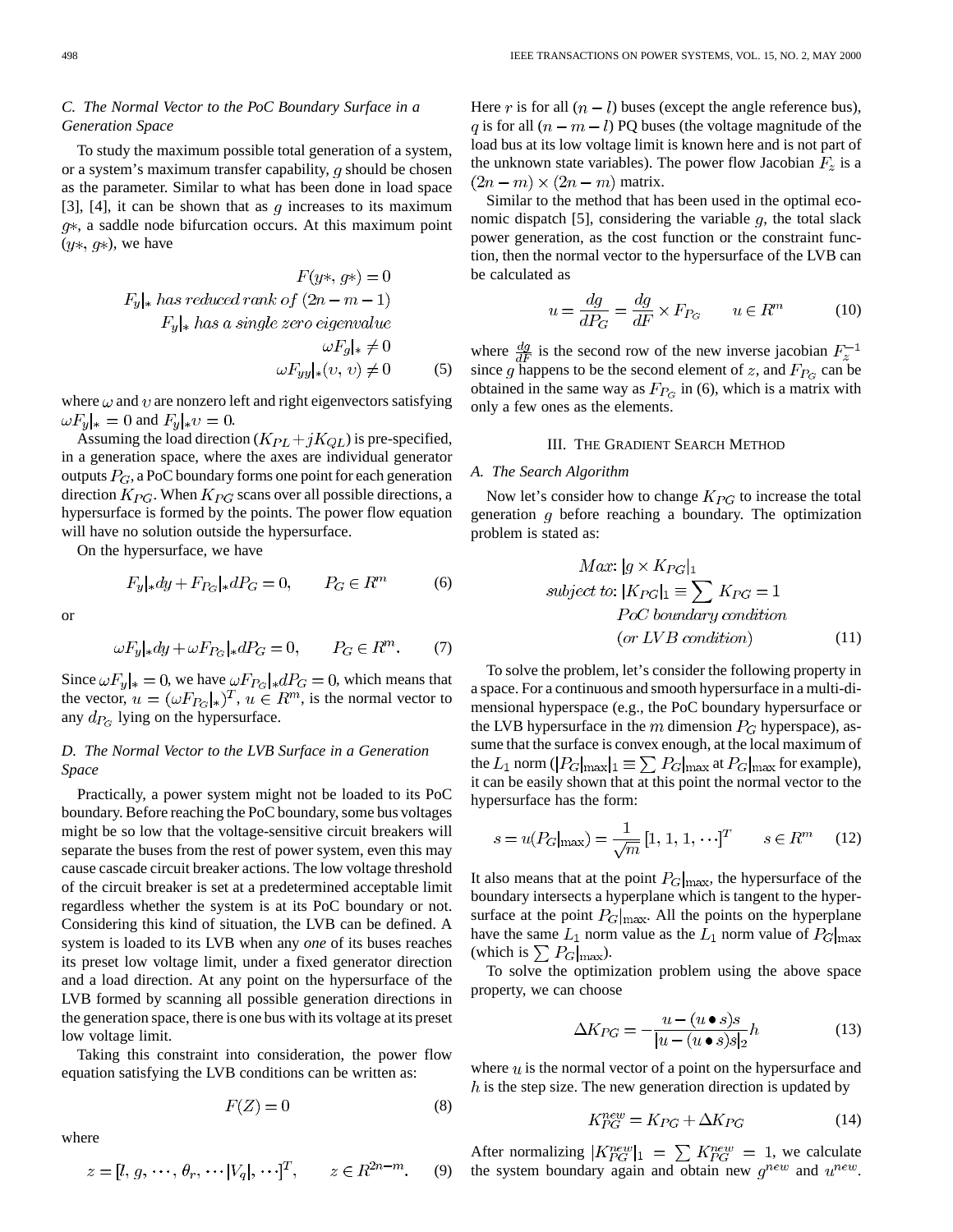

Fig. 1. The search algorithm.

This process repeats until the stop criterion is met. The ending  $K_{PG}|_{\text{max}}$  is then the generation direction along which we can supply the maximum power to the system before the boundary is reached. At the boundary along  $K_{PG}|_{\text{max}}$ , the normal vector  $u$  equals  $s$ .

Fig. 1 shows an example in a two generator system for a fixed load direction using this method. Since there are only two generators in the power system, the generation  $P_G$  space is two-dimensional. The boundary of a limit can be either a PoC boundary or a low voltage boundary, and it is a curve here (hypersurface in a higher dimension hyperspace). At the boundary of the maximum possible total generation in the  $L_1$  norm form, the boundary surface is tangent to a line (hyperplane in a higher dimension) with a normal direction  $s = \frac{1}{\sqrt{2}}[1, 1]^T$ . Initially assuming we start from a generation direction  $K_{PG}$  and get to the boundary at  $g \times K_{PG}$ , from the normal vector u at this boundary, we can calculate the change for  $K_{PG}$ ,  $-(u - (u \bullet s)s)$  to increase  $q$ . This vector of change is parallel to the line of the maximum possible total generation. By setting the step size  $h$ , we obtain the change in the generation direction,  $\Delta K_{PG}$ , from (13). The new generation direction  $K_{PG}^{new}$  is updated as in (14). Since  $\Delta K_{PG}$  stays on the line of the  $K_{PG}$  unit vector,  $K_{PG}^{new}$  will still have the  $L_1$  norm of 1. We then calculate the new boundary along  $K_{PG}^{new}$  and get the new possible total generation  $g^{new}$  on the boundary point of  $g^{new} \times K_{PG}^{new}$ . If the chosen step size h is not too big,  $g^{new}$  will be larger than g. This process will be repeated until  $u = s$ , or  $g_{\text{max}}$  along  $K_{PG}|_{\text{max}}$  is reached. In this example we assume the base case is zero, which is not necessary.

Some points about the method need to be mentioned here. When calculating  $g \times K_{PG}$  on the LVB, if the PoC boundary is reached before the LVB is reached, we will stop at the PoC boundary and use the normal vector on the PoC boundary instead.

The method can consider generator MW limits as well. If a generator reaches its MW limit, (or if we need to fix a generator's active power output at a specified value and consider only other generators), we can drop the generator from the generation



Fig. 2. Searching the  $K_{PG}$  for the maximum generation capability: (a) On the surface, and (b) at each step.

space while keeping this generator's output at its MW limit (or the specified output) in the subsequent calculations. So the dimensionality of the generation space is reduced by 1. The method remains unchanged in the reduced dimension.

## *B. Simulation*

To test this method in simulation, we modified the IEEE 24 bus system [6] into an 18 bus system with only three generators at bus 1, 10 and 16, and one synchronous condenser, so the surface of the boundary of a limit in the generation space is a three-dimensional surface here and can be visualized. As shown in Fig. 2, first, the boundary surface is calculated and plotted. The load direction is fixed as pre-specified and is the same for all generation directions here. The surface shown is a 0.9 pu LVB surface. To form the surface, for all possible generation directions, the generation parameter  $g$  is increased using a continuation power flow program until any of the bus voltage drops to the low voltage limit, which is 0.9 pu for all 18 buses in this case, or stops at the PoC boundary, whichever is reached first. Thus all stopping boundary points form the surface. We further set all generator MW limits at 15 per unit (100 MVA base). So the surface is restricted in the bus 10 and the bus 16 directions.

To test the method, we choose to start at a boundary point **A**. It takes about 12 steps to get to the final boundary point **C**, which has the direction of the maximum total generation.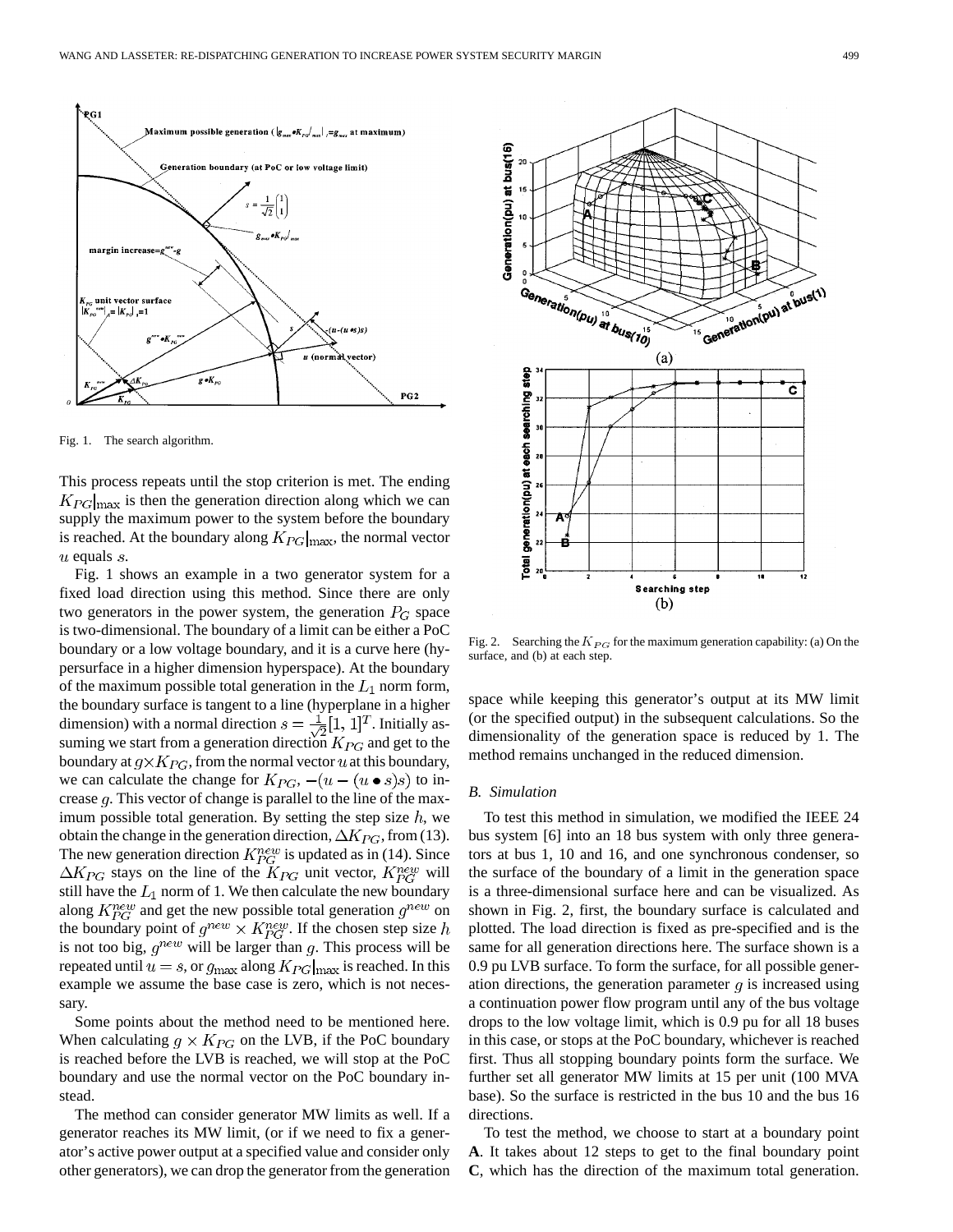TABLE I GENERATOR OUTPUTS DURING SEARCH FROM POINT A TO POINT C

| step         |      |      |      | 4       |      |      | 12   |
|--------------|------|------|------|---------|------|------|------|
| Gen $1(pu)$  | 10.6 | 10.3 | 9.5  | 9.1     | 8.5  | 7.6  | 7.2  |
| Gen $10(pu)$ | 2.6  | 3.6  | 5.5  | 7.1     | 8.8  | 10.4 | 11.6 |
| Gen $16(pu)$ | 10.6 | l2.2 | 15.0 | 15.0    | 15.0 | 15.0 | 14.3 |
| Total (pu)   | 23.8 | 26.2 | 30.0 | $\cdot$ | 32.4 | 33.0 | 33.1 |

At point **C**, its normal vector is,  $u = s = \frac{1}{\sqrt{2}}[1, 1, 1]^T$ . We also start at a different boundary point **B**, which ends at point **C** as well. Fig. 2(a) shows every steps on the surface. Fig. 2(b) shows that at each step, the total generation at the boundary is increased. We need to keep the step size  $h$  small enough so that at the next step the total generation at the boundary is increased. During the search, we also need to keep the step size  $h$  large enough so we can reach the final point **C** in fewer steps. For this reason, a variable step size algorithm is implemented along with the search algorithm.

Table I shows the first few steps when the search algorithm change generation pattern from point A to point C. Notice step 1 is the point A; step 12 is the point C. It clearly shows that the total generation at the boundary increases as the generation pattern changes. Notice generator 16 reached its MW limit at 15 pu during the search and finally reduced. And generator 1 has to reduce its active power in order to transfer more total power.

We also tested the method using the original IEEE 24 bus system that has 10 generators, with MW, MVAR limits and low voltage limits. In the 10-dimension generation hyperspace, the method gives similar results with improved security margin or transfer capability.

The CPU time in our test ranges from 30 seconds to a few minutes on the HP C-180 unix station in MATLAB environment. It should be noticed that the time mainly depends on the type of the computer used, the size of the system, the initial generation direction started from, the precision requirements of the final results, and the other computational technique involved.

## IV. DISCUSSION

Besides the PoC boundary or LVB, the method can also be used to consider any other operational limits. With added constraint functions, boundaries can be found for system limits, such as line current limits. After the normal vector is found on those boundaries, the search algorithm can be performed to adjust the generation direction and avoid those limits as well.

Although the method can be used to consider many different system operational limits, it should be noted that for any limit this method is the fastest ascent search method. Of the many paths existing between the starting searching point and the final point with the maximum total generation, a system operator will have many choices to adjust generator dispatch before the limit for the maximum total generation is reached. A system operator might choose, for example, to do economic dispatch, with in mind the knowledge of how much more power can be safely generated and transmitted.

Although we have only tested this methods on simple load models so far, it can be shown that adding complicated voltagedependent load models will not change the flexibility of the method, only complicate the constraint equation and the power flow Jacobian. Future work can be done with different available load models.

This method assumes that the load direction is fixed. In the real world the load direction might change every minute. As the load direction changes, the search algorithm should be done again for the new load direction to find a new generation direction. With a reasonable load forecast model incorporated, using fast computing methods such as the parallel processing method or the sparse matrix method, on-line implementation of this method will be possible. This will greatly benefit an open access market when the validity of bidding results has to be verified (and possibly modified) under reliability constraints in a timely manner. The number of steps needed to get to the final generation direction depends on the initial generation direction and it will determine the speed of the search algorithm. To reduce the steps, after we get the final point, we can use it as the initial point once the load direction is changed slightly and we need to search again. In this way the computation time can be greatly reduced in on-line implementation. To further reduce the computation time, a direct method instead of the search algorithm can be developed in future work.

This method is able to find a local maximum only. If we start from the current generation direction, we should be able to get to the nearest local maximum. However, multiple maximums may coexist in a system since the surface of the boundary of a limit might not be smooth. To find those maximums, we could start the search from multiple different initial points to find them. However there is no guarantee that all of them can be found.

This method should be performed under the worst first contingency condition as well, because a power system often operates assuming this condition for reason of the reliability. For example, if we find a generation direction with the boundary maximized under a worst line contingency case and use it in normal operation, the system will be safe under any line outage conditions while maintaining the maximum power transfer capability. Further, the search can also be pre-performed for each contingency and put into operating procedures, so a system operator knows how to re-dispatch generation should a contingency occur.

#### V. CONCLUSION

This paper demonstrates a method of adjusting the generation direction to increase the power system transfer capability up to the system's voltage collapse boundary or LVB. The advantage of this method to any OPF program is obvious: the use of the normal vector eliminates the need to calculate the sensitivities of the individual generator output that may need more power flow iterations.

This method will be helpful in an open access transmission environment, where generators supply power according to the pricing strategy before any system stability limit is reached. When a system operates near a LVB or a PoC boundary, increasing reactive power generation sometimes can be used to enhance reliability. However, this might be in conflict with system voltage regulation requirements. If this is the case, the system operator should encourage different generators to form a certain